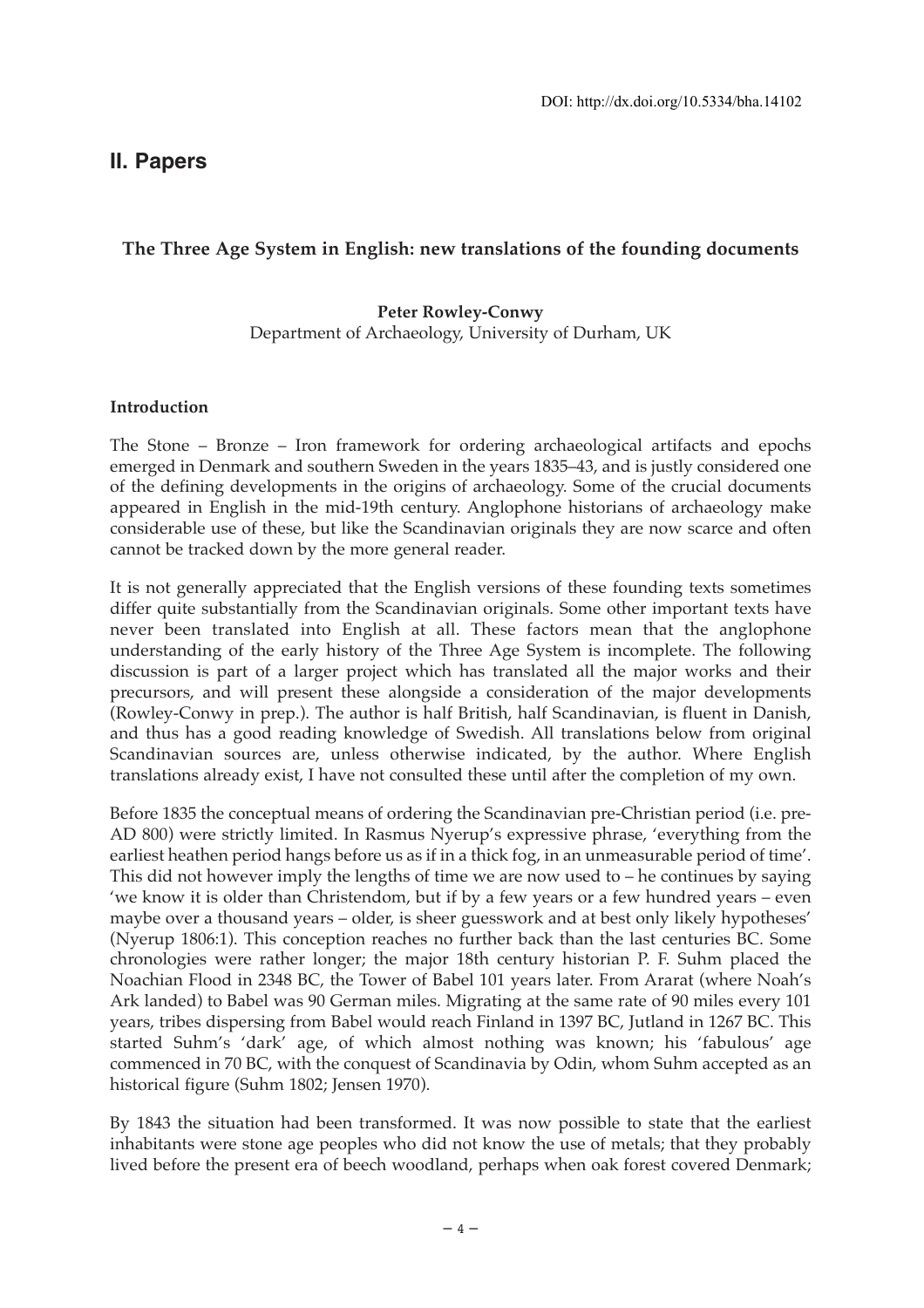and that they were a brachycephalic (round-skulled) people who lived by hunting, fishing and gathering – to be followed by bronze age dolichocephalic (long-skulled) agriculturalists. The generation and integration of these relative chronologies was due to three remarkable men: C. J. Thomsen, J. J. S. Steenstrup, and Sven Nilsson – and none was based on dubious early historical writings. Their scheme was adopted and publicised by J. J. A. Worsaae. These four writers are discussed here.

### **C. J. Thomsen**

Three works by Thomsen have been translated:

– 1831. *Om nordiske Oldager og deres Opbevaring* [*On Scandinavian Antiquities and their Preservation*]. Copenhagen: Kgl. Nordiske Oldskriftsselskab.

– 1832. Kortfattet Udsigt over nordiske Steenoldsager fra den hedenske Tid [Brief review of Scandinavian antiquities of stone from the heathen period]. *Nordisk Tidsskrift for Oldkyndighed* 1:421–439.

– 1836. Kortfattet Udsigt over Mindesmærker og Oldsager fra Nordens Oldtid [Brief review of the monuments and antiquities from ancient times in Scandinavia]. In *Ledetraad til Nordisk Oldkyndighed* [*Guide to Scandinavian Archaeology*], 27–90. Copenhagen: Kgl. Nordisk Oldskriftsselskab.

The first is a 13-page pamphlet circulated to Danish schoolteachers, containing instructions on how antiquities should be dealt with when reported to such people. The second is a regular journal article discussing stone tools, intended for an academic readership. The third is Thomsen's major publication, which appears as the second chapter in the *Ledetraad* volume; the first chapter is by N. M. Petersen, entitled 'Den oldnordisk Literaturs Omfang og Vigtighed [The extent and importance of ancient Scandinavian literature]'.

Thomsen was not happy with *Ledetraad*. Petersen's chapter, though shorter, was more academic and rather grandiose in tone. Thomsen however misunderstood his brief; in a letter to T. H. Erslew in 1850 he wrote that he was under the impression that he was to produce a larger version of his 1831 pamphlet: 'It was suggested to me that I expand this short pamphlet and that it would be supplemented with illustrations, so I assumed that this publication like the earlier one was to be distributed among people living out in the country, so I tried to be as straightforward and clear in my presentation as I could be, but I found to my surprise that a section on the extent and importance of ancient Scandinavian literature had been added, in a *completely different style* to what I had written' (quoted in C. S. Petersen 1938:59, original emphasis); as early as 2nd April 1837 he had expressed similar reservations in a letter to Sven Nilsson (ibid.). Thomsen's intention to simplify things for a less academic audience is seen in his section on stone tools: the section headings mostly follow those in his more academic 1832 paper, but the section contents are much abbreviated and simplified. *Ledetraad* was never intended as the trail-blazing publication of Thomsen's scheme.

*Ledetraad* was translated into German in 1837 under the title *Leitfaden zur Nordischen Alterthumskunde*, but had to wait until 1848 for translation into English under the auspices of the Earl of Ellesmere (Ellesmere 1848). Ellesmere was the nephew of the eighth Earl of Bridgewater, sponsor of the Bridgewater treatises, a series of monographs which included among others Buckland's *Geology and Mineralogy* (Buckland 1836). He held office in a variety of learned societies, was a member of the Royal Society of Northern Antiquaries, and produced what the *Dictionary of National Biography* terms 'poor translations' of works by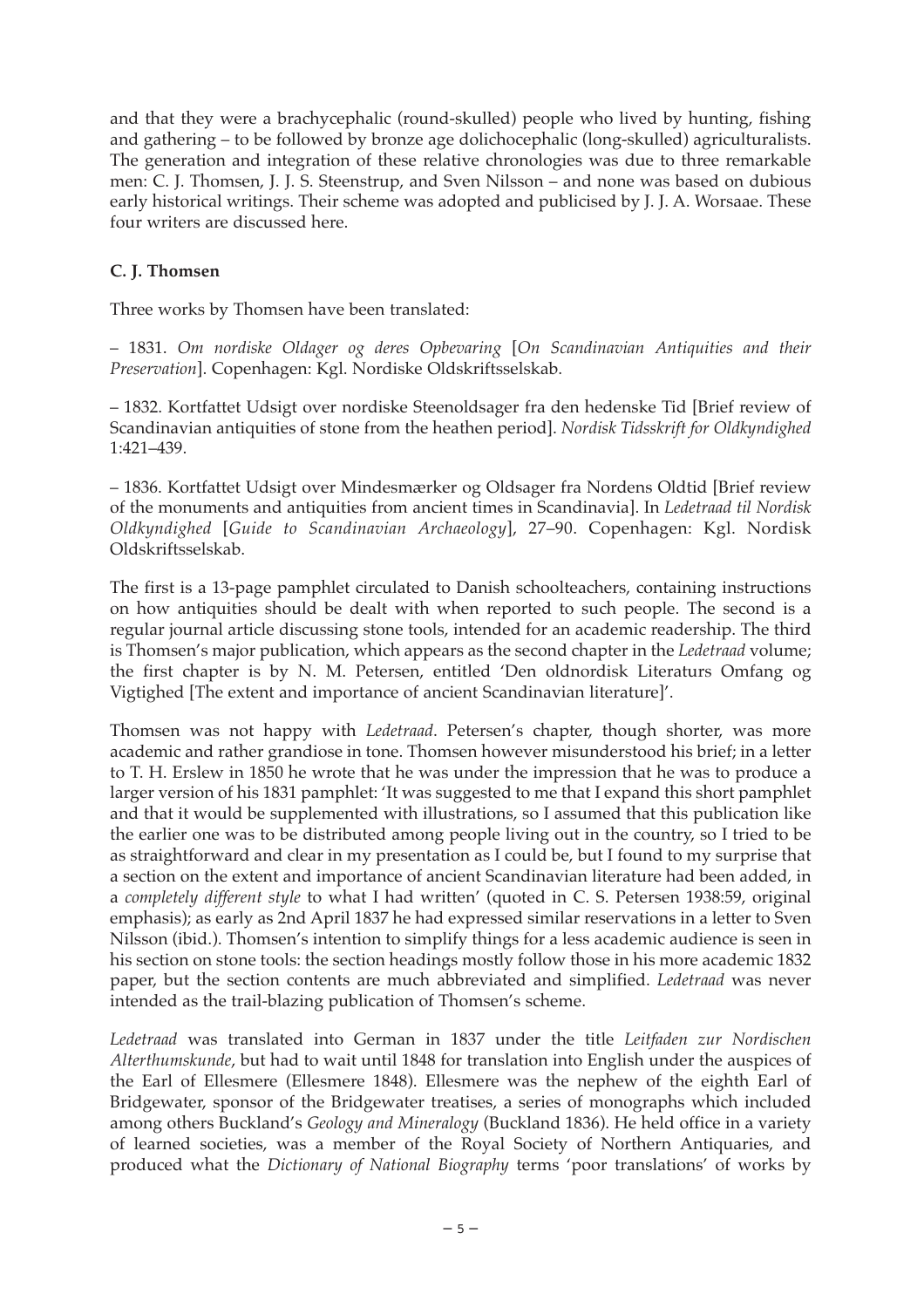Goethe and Schiller. Various points in Ellesmere's book however make it clear that he based his work on the original Danish, not the German, version. Some of Ellesmere's interpolations (see below) post-date both *Ledetraad* and *Leitfaden*. One other indication comes from the list of medieval musical instruments given by Ellesmere (1848:74) – 'trumpets, flutes, hurdygurdies, harps, lutes, viols, kettledrums, drums'. Two of these are minor mistranslations, Thomsen's original list (p. 65) reading 'trumpets, flutes, dulcimers [*hakkebrætte*], harps, lutes, fiddles [*fioler*], kettledrums, drums'. The corresponding section in *Leitfaden* (p. 66) reads 'Trompeten, Flöten, Harfen, Hackbretter, Lauten, Violinen, Pauken, Trommeln' – transposing harps and dulcimers; crucially, Ellesmere follows the Danish word order, with hurdy gurdies (really dulcimers) preceding harps.

Ellesmere's volume differs from the original *Ledetraad* in several respects. His introduction, as he notes (Ellesmere 1848:xvi), comes not from *Ledetraad*, but from another volume published in 1836, entitled *Report Addressed by the Royal Society of Northern Antiquaries to its British and American Readers* (Oldskriftsselskabet 1836). However, he reproduces only part this, breaking off in the middle of a paragraph when the discussion is about to consider runic inscriptions in Britain (Oldskriftsselskabet 1836:x).

Ellesmere (1848:xvi) states that he himself undertook the first part of the translation of *Ledetraad*, but that it was completed by another unnamed individual. I have not yet established who this was, but it may be of importance due to a significant change in emphasis in the course of Ellesmere's book. During the 1840s the Three Age System had barely begun to be accepted in Britain (Morse 1999), and quite early in Ellesmere's book a short section is added to a description of touchstones, presumably by Ellesmere himself, apparently diminishing the significance of the periodisation (this interpolation does not appear in Thomsen's longer 1832 description either):

| Thomsen 1836, p. 40                                                                                          | Ellesmere 1848, p. 41                                                                                                                                                                                                                                                                                                                                                                                                                                                                                                                                                                                                                     |
|--------------------------------------------------------------------------------------------------------------|-------------------------------------------------------------------------------------------------------------------------------------------------------------------------------------------------------------------------------------------------------------------------------------------------------------------------------------------------------------------------------------------------------------------------------------------------------------------------------------------------------------------------------------------------------------------------------------------------------------------------------------------|
| 17. Touchstones, made of fine black slate,<br>made to hang probably from ones belt<br>alongside other items. | 17. TOUCHSTONES, as they have been<br>denominated, made out of a black close-<br>grained species of slate, and apparently<br>designed to be worn pendent. They are now<br>often met with in very ancient graves, in which<br>no traces of metal are discernible, for which<br>reason the above appellation may not be the<br>most appropriate.<br>It is probable that articles of stone may have<br>been used at a somewhat later period by less<br>wealthy individuals. Stone anvils are believed to<br>have been found on which articles of metal had<br>been hammered, and which are consequently to<br>be referred to a later period. |

Thomsen's discussion of periodisation does not appear until pp. 57–63 of *Ledetraad*. The corresponding section in Ellesmere's book (pp. 63–71) contains addenda intended to *increase* the force of the periodisation, not diminish it as in the above. Perhaps the unnamed second translator had taken over and was more sympathetic to Thomsen's scheme. Here are two examples: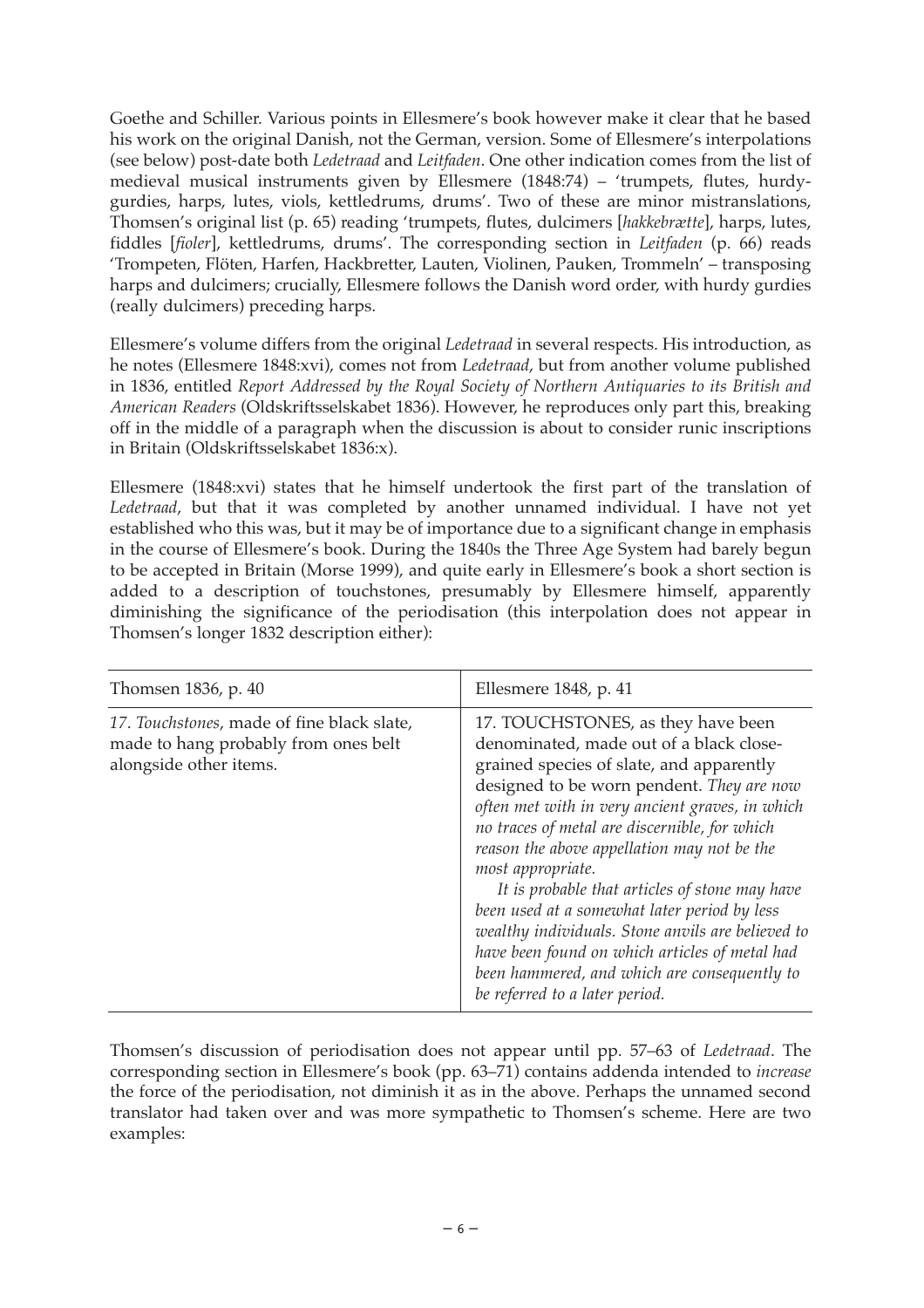*on the acquisition of bronze in Scandinavia:*

| Thomsen 1836, p. 59                                                                                                                                                                                                                                                                                                     | Ellesmere 1848, p. 66                                                                                                                                                                                                                                                                                                                                                                                                                                                                                                                 |
|-------------------------------------------------------------------------------------------------------------------------------------------------------------------------------------------------------------------------------------------------------------------------------------------------------------------------|---------------------------------------------------------------------------------------------------------------------------------------------------------------------------------------------------------------------------------------------------------------------------------------------------------------------------------------------------------------------------------------------------------------------------------------------------------------------------------------------------------------------------------------|
| If one assumes that people acquired or<br>copied objects from other countries, it<br>follows that they must have been in use in<br>those countries at that time. When the<br>connections were broken or existed only as<br>a result of migrations, later discoveries and<br>improvements could easily remain<br>unknown | If we assume that articles were obtained<br>from other countries, or that they were<br>imitated, it follows as a matter of course<br>that they must at that time have been in use<br>in those countries, and it would be absurd to<br>suppose that the Germans should have adopted<br>anything after the Romans, or received any<br>thing from them, the use of which had been long<br>discontinued by the latter. On the other hand<br>later discoveries and improvements might,<br>when international connexions were<br>dissevered |
|                                                                                                                                                                                                                                                                                                                         |                                                                                                                                                                                                                                                                                                                                                                                                                                                                                                                                       |

*on the ornamentation of metal objects in the bronze age:*

| Thomsen 1836, p. 62                                                                                                           | Ellesmere 1848, p. 69                                                                                                                                                                                                                                                                                                                                                                                                                         |
|-------------------------------------------------------------------------------------------------------------------------------|-----------------------------------------------------------------------------------------------------------------------------------------------------------------------------------------------------------------------------------------------------------------------------------------------------------------------------------------------------------------------------------------------------------------------------------------------|
| In the <i>bronze period</i> decoration is in contrast<br>fully developed. It does not seem to have<br>been changed very often | In the AGE OF BRONZE, on the other hand,<br>we find the ornaments in a state of perfect<br>development, and of so marked a character as<br>to furnish a criterion which in most cases will<br>enable us with tolerable certainty to determine<br>the articles belonging to that age, and more<br>especially to distinguish them from such as are<br>referable to a subsequent period. They do not<br>indeed appear to have been often changed |

These minor addenda reinforce Thomsen's scheme. Elsewhere, however, Ellesmere and/or the other translator moved well away from Thomsen's text. The section on knives and lance points (Ellesmere 1848:36–37) is substantially enlarged. In part this discussion is drawn directly from Thomsen's 1832 article (p. 427); there then follows a description conflating Thomsen's 1832 categories (pp. 427–428). There then appears an illustration of a remarkable flint sickle (Ellesmere 1848:37) found after the publication of *Ledetraad*. In the 1840s the Royal Society of Northern Antiquaries was publishing several periodicals in addition to its principal *Annaler for nordisk Oldkyndighed og Historie* (Annals of Scandinavian Archaeology and History), which dealt exclusively with Scandinavia. These included a more general periodical, *Antiquarisk Tidsskrift* (Antiquarian Journal), containing a variety of articles about Scandinavian and international antiquarianism, as well as details of the doings of the Society. The flint sickle was presented by Crown Prince Frederik at the meeting of the Society held in April 1846, and is illustrated in *Antiquarisk Tidsskrift* 1846–48 on p. 8, and again on p. 3 of the German summary at the end (note 1). It is also shown on p. 139 of *Mémoires de la Société des Antiquaires du Nord* 1845–47; this periodical was published in major European languages for the benefit of non-Scandinavian members. Finally, Ellesmere's (1848:37) interpolation of the use of stone tools for circumcision appears to be entirely his own!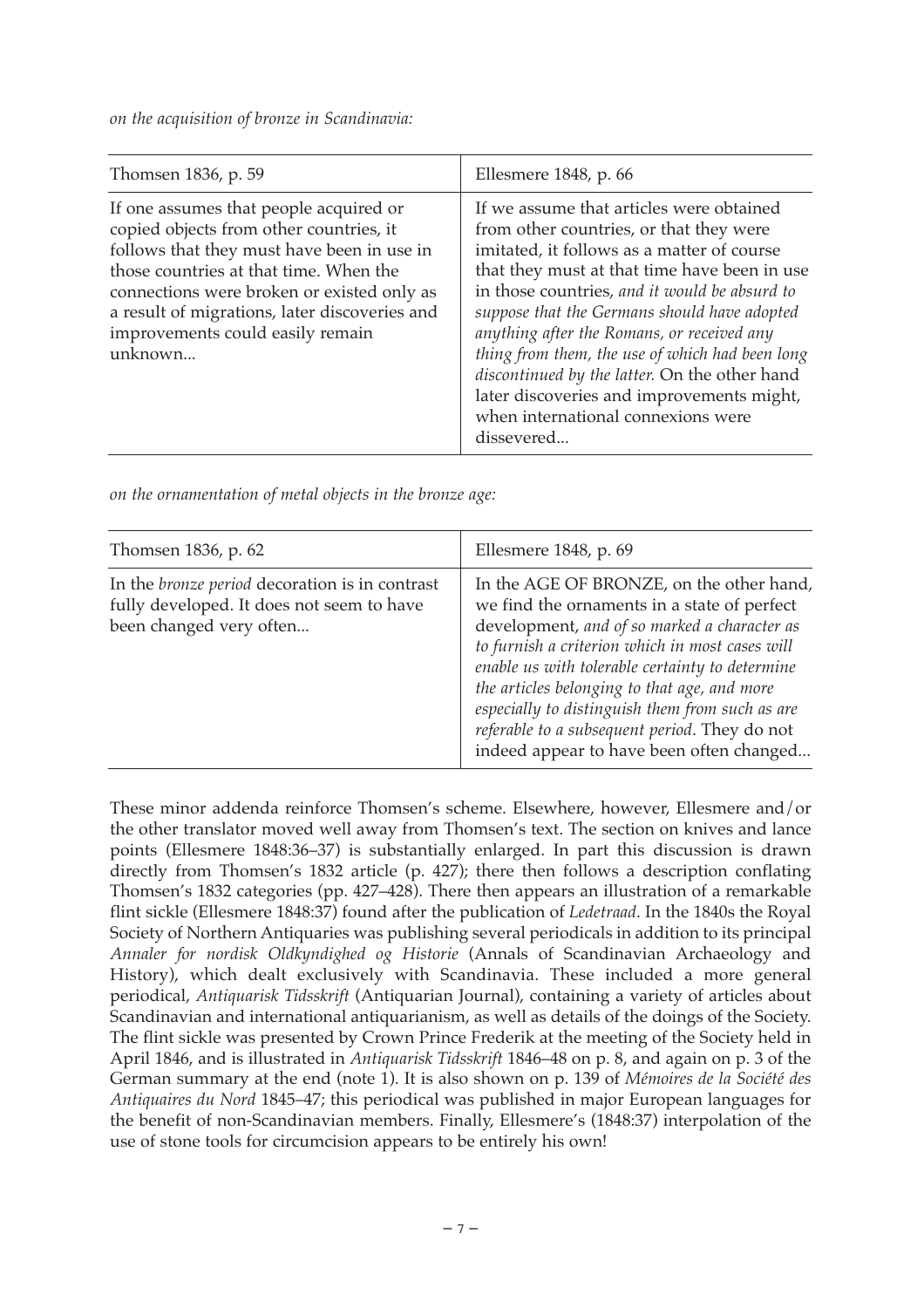Ellesmere's section on pottery vessels (p. 41–42) is re-ordered and revised from Thomsen's (p. 40–42) and furnished with an extra illustration, purloined from a so-far unlocated source. In the section on buildings, Ellesmere adds a substantial preamble (pp. 71–72) on round vs. pointed arches; a discussion of hewing stones (p. 78); and a discussion of Ripen (sic) cathedral (p. 80). His illustration of ship engravings (p. 84) is lifted from Åberg (1842:351, 355; reproduced in *Mémoires de la Société des Antiquaires du Nord* 1840–44:142, 143, 144).

Finally, Ellesmere's book differs from *Ledetraad* in one further respect, of interest because it reflects a major controversy in Scandinavian archaeology at the time. Thomsen discusses runes in *Ledetraad*, illustrating among others the following (p. 74):

XI I KAMKAYNY

read as 'Hiildekinn ríki nam', translated as 'Hildekind conquered the kingdom'. He also depicts (ibid.) a so-called bind-rune, combined from several individual runes:

 $\cancel{5}$ 

### translated as 'Odin'. He does not state where these runes come from; in fact they are from Runamo in southern Sweden.

The Runamo inscription was sometimes thought to record the Battle of Bråvalla Heath, at which King Sigurd Ring of Sweden defeated and killed King Harald Hildetand of Denmark; the battle was regarded as an historical event by historians such as Suhm (1802) which occurred in the later 8th century AD. The Runamo affair is sometimes presented (e.g. by Klindt-Jensen 1975:69) as a simple debate: the 'inscription' was over-confidently deciphered by Magnusen (1841), and then debunked in an early example of critical archaeology by the aspiring Worsaae (1844) as nothing but a series of natural fissures.

In reality the affair was more complex. The indecipherable 'inscription' had long been a source of controversy, and some earlier scholars had already dismissed it as a natural phenomenon (see e.g. the discussion in Nyerup 1806:90–95). To establish once and for all whether it was a genuine inscription, the Royal Danish Academy of Sciences and Letters sent a committee to examine the site in July 1833; the members were the historians Magnusen and Molbech, and the geologist Forchhammer (Magnusen 1841:27ff). Only after lengthy consideration of Forchhammer's drawings did it suddenly dawn on Magnusen on the afternoon of 22nd May 1834 that he could 'decipher' the 'inscription' when he read it from right to left. Final publication was delayed until 1841, but the results were known before this, so Thomsen was able to include parts in *Ledetraad* in 1836; Thomsen's large inscription is depicted piecemeal in Magnusen (1841:293–298), his small one in ibid. (305).

Another scholar who saw the results before publication was the Swedish chemist Berzelius on a visit to Copenhagen in 1836, who then examined the site on his way home. On 15th September 1836 he stated in a paper to the Royal Academy of Letters, History and Antiquities in Stockholm that the 'inscription' was entirely composed of natural fissures. His paper (Berzelius 1838) appeared before the delayed Danish publication, allowing Forchhammer to insert into the latter a brief rebuttal (in Magnusen 1841:43). Thomsen was evidently aware of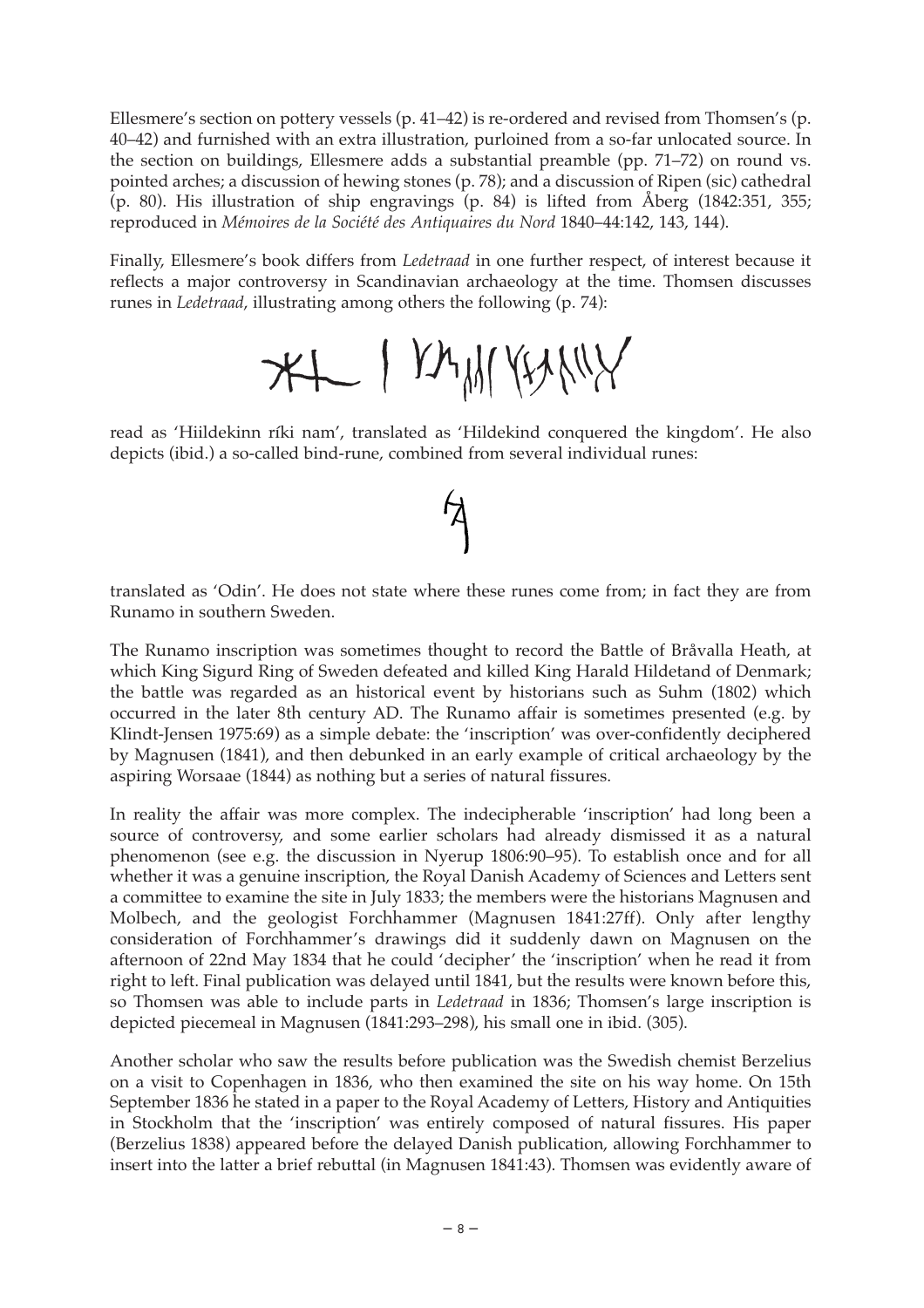Berzelius' reservations, but *Ledetraad* had already appeared; however, the Odin 'bind-rune' is absent from the German *Leitfaden* of 1837, and although the longer 'inscription' is depicted, it is not translated (*Leitfaden* p. 76). Thomsen was thus evidently already distancing himself from Magnusen's translation by 1837.

Sven Nilsson visited Runamo in the summer of 1840. He took a geological hammer to some of the 'runes' and found that below the deepest visible parts of the cuts there were always fine cracks running deeper into the rock. This made it pretty certain that the 'runes' were simply such cracks widened by erosion at the rock surface (Nilsson 1841). In view of all this, Worsaae's 1844 dismissal was not the revolutionary criticism it is often said to be. The Runamo 'inscription' was rapidly discarded; some conventional histories continued for a time to assert the historicity of the Battle of Bråvalla, but without mentioning the inscription (Fabricius 1854:I, 71–75). Ellesmere (1848:85) however neither mentions the battle not depicts any of the 'runes'.

Ellesmere's book is thus considerably modified from Thomsen's original. Ellesmere felt under no obligation to stick closely to the original, and modified his work as he wished in the light of post-*Ledetraad* developments.

## **J. J. S. Steenstrup**

The following works by Steenstrup have been translated:

– 1837. (Description of a prize-winning essay on peat bogs). *Oversigt over det Kongelige danske Videnskabernes Selskab* 1837:17–19.

– 1839. Martørven i det nordligste Jylland [On the sea peat of northernmost Jutland]. *Naturhistorisk Tidsskrift* 2:495–518.

– 1842. Geognostisk-geologisk undersögelse af skovmoserne Vidnesdam- og Lillemose i det nordlige Sjælland [Geognostic-geological investigation of the forest bogs Vidnesdam- and Lillemose in northern Zealand]. *Det Kongelige danske Videnskabernes Selskabs naturvidenskabelige og mathematiske Afhandlinger* 9:17–120.

Steenstrup was a natural historian who published on archaeology throughout his life, but whose main work was in zoology. His interest in the present context stems from his early work on bog stratigraphy. In response to a prize offered by the Royal Danish Academy of Sciences and Letters in 1836, he wrote the winning essay on why pine trees (not native to Denmark) nevertheless occur in Danish peat bogs. The 1837 publication is a brief description of this. An extended and reworked version of the essay forms the 1842 publication; in the meantime Steenstrup had considered other peat bogs and had written the 1839 article on some of them.

Steenstrup's major works on peatbogs have never hitherto been translated into English, and he remains a rather shadowy figure known to the anglophone world (if at all) as an opponent of Worsaae in the mid-19th century. The best 19th century description in English of his work was published by Morlot (1861). Steenstrup identified a succession of forest types stratified in his peat bogs, with aspen at the bottom, followed by pine, then oak, then alder – while Denmark throughout the historical period was characterised by beech forest. These successive forest periods we now recognise as the post-glacial forest succession, though glacial ages were not recognised until later in Steenstrup's lifetime.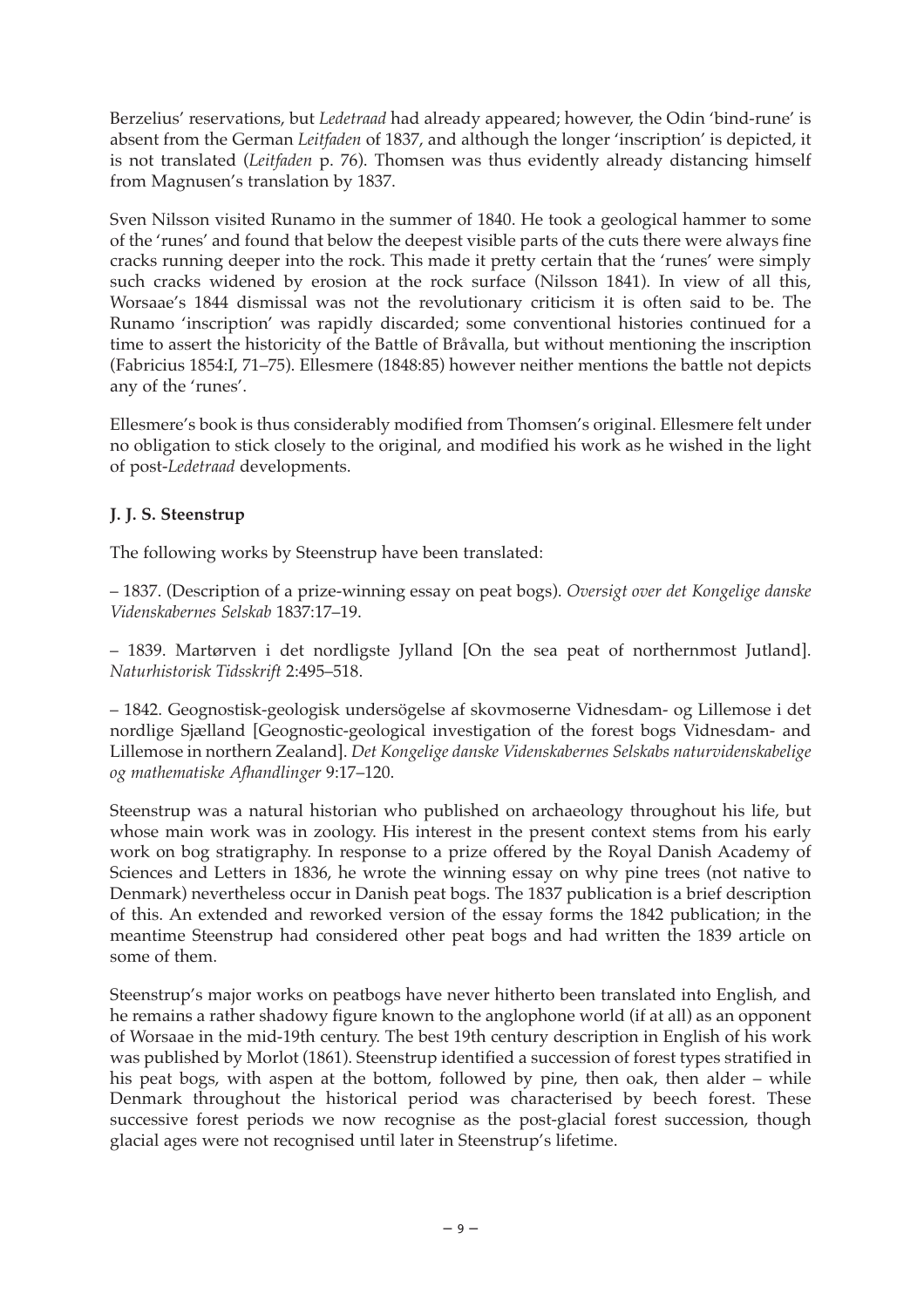In the 1837 description there is a categorical statement that human-made artifacts had turned up in the oak period, indicating human presence at least that far back. In the 1839 and 1842 publications Steenstrup is noticeably more cautious, advancing this only as a possibility.

Questions of absolute chronology may have been the reason for this increased caution. Steenstrup was a highly critical bog stratigraphist, fully aware of the potential pitfalls of ascribing stratigraphic contexts to artifacts. He regarded his forest epochs as replacing one another quite slowly, not as the result of geological catastrophes sweeping away a complete forest type. An important discussion in his 1842 monograph (pp. 93–97) tabulates the orientation of each treetrunk in one bog, and depicts these in a figure. Steenstrup concludes that the trees had fallen in various directions at different times, and were not all lying parallel as if a catastrophic flood had flattened them all. A more gradual process of forest replacement must thus have been occurring, and Steenstrup could not envisage less than some two millennia for each of the forest types to climax and be replaced. His oak period – preceding the alder and beech periods – could thus not be less than 4000 or 5000 years in age.

This was a much greater age than historians allowed for the human occupation of Denmark (see above). Thomsen in *Ledetraad* (p. 60) regarded the Danish iron age as beginning around the time of Julius Caesar; it was unclear how far back the stone and bronze ages went, but his overall chronology would have been nothing like 5000 years. Nilsson in 1835 estimated 3000 years. Worsaae in his 1843 book (pp. 9, 108) made a similar estimate; however, he placed the start of the iron age as late as the 8th or 9th century AD (1841:161) and defended this until forced to lengthen it to something like Thomsen's by finds of Roman objects in iron age contexts in Denmark (Worsaae 1849).

This all implied that Steenstrup could hardly expect to find traces of human occupation as far back as 5000 years. Steenstrup was however soon proven correct; Morlot (1861:309) reports him finding stone tools as far back as the pine layer, which preceded even that of the oak. Steenstrup's environmental chronology was a remarkable achievement, and its linking to Thomsen's artifactual chronology was of the greatest importance. It is remarkable that Steenstrup's work has never been translated before.

### **Sven Nilsson**

The following works by Nilsson have been translated:

– 1835. Utkast til jagtens och fiskets historia på Skandinavien [Essay on the history of hunting and fishing in Scandinavia]. In *Skandinaviske Fauna, Foglarna* [*Fauna of Scandinavia, Birds*], *revised edition*, by. S. Nilsson, xxi–lii. Lund: Berlingska.

– 1838–43. *Skandinaviska Nordens Ur-Invånare, ett Försök i Komparativa Ethnografien och ett Bidrag till Menniskoslägtets Utvecklings-Historia* [*The original Inhabitants of the Scandinavian North. An Essay in Comparative Ethnography and a Contribution to the History of the Development of Humankind*]. Lund: Berlingska.

The first is part of the introduction to Nilsson's major work on birds, and uses Thomsen's (then not fully published) notion that stone tools were the earliest cultural remains. These are examined and linked to a hunting, fishing and gathering way of life, regarded by Nilsson as the earliest of four economic forms, succeeded by nomadic herding, then by settled agriculture, and finally by the modern state. This four-fold typology had a long history in European thought, deriving ultimately from Scottish and French writers of the mid-18th century (Meek 1976).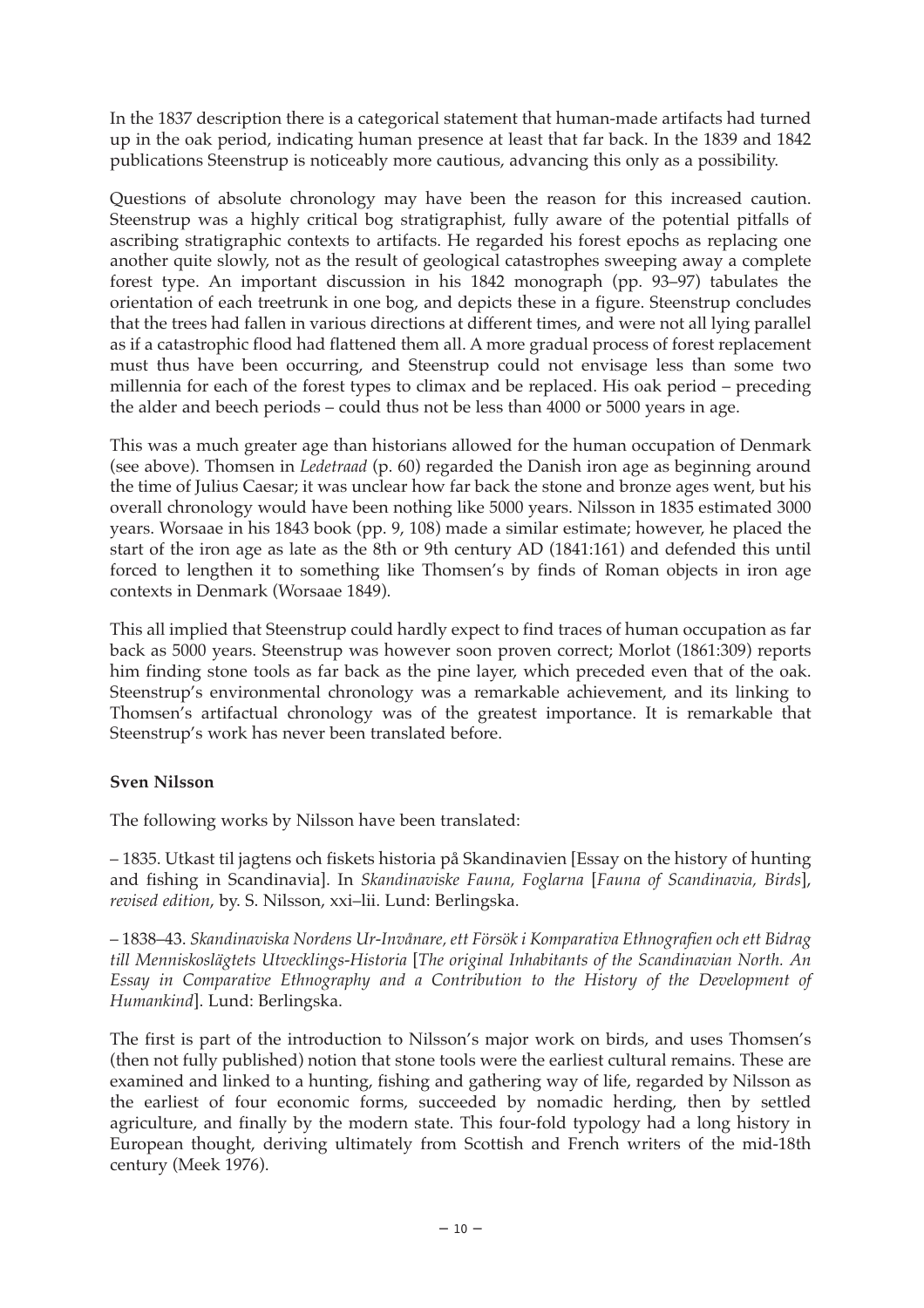Nilsson's breadth is often not appreciated. In addition to his wide ethnographic and archaeological perspective, he also prompted the anatomist Retzius to examine crania, and it was Retzius who first developed the brachycephalic and dolichocephalic categorisation (Retzius 1843).

Nilsson's 1838–43 book seems not so much to have been written in linear form, as to have grown organically. It originally appeared in four sections. Nilsson states (pp. ii–iii) that he will consider four themes: first, stone tools, archaeological and ethnographic; second, skulls ancient and modern; third, ancient burial structures and contemporary ethnographic dwellings; and fourth, a discussion of early legends to see whether they have any historical value. The four published sections are however not the same as the four themes considered. Section 1, published in 1838, contains themes 1 and 2; these get separate chapters – each separately paginated, chapter 1 on stone tools being pp. 1–64, chapter 2 on skulls being pp. 1–16. Section 2, also 1838, contains theme 3, forming chapter 3, pp. 1–13. Section 3, published in 1839, contains theme 4 in chapter 4, pp. 1–32. Section 4, from 1843, contains the same foreword mentioning the four themes – but adds two supplementary chapters: 5 is a concluding overview, while 6 deals with Cimbrian immigrants who introduced agriculture. The 1843 volume republishes the first three sections as well, but some of the chapters have been expanded. Chapter 1 is now paginated 1–96, containing more on stone and bone tools; an extended chapter 3 is now paginated 1–31; and chapter 4 is extended to pp. 1–56. The earlier portions of these chapters however remain unchanged from their 1838 or 1839 versions; corrections listed in an erratum slip in Section 3 (1839) have not even been included in the 1843 text.

This composite book was Nilsson's principal contribution to the emergent chronologies of the 1830s and 1840s, but it is quite different to the version that appeared in English much later. Nilsson produced a second edition in 1866 (thankfully now all paginated consecutively). The first four chapters have a few minor changes, a few paragraphs being rewritten in chapters 3 and 4. Chapter 5 has an addendum on p. 172, stating that there was some agriculture in the stone age. Chapter 6 is however completely rewritten: immigrants (no longer Cimbrian) are described as bringing bronze weapons and a new religion. Much use is made of Mediterranean archaeology, and on p. 196 there appear figures comparing the ground plans of Giganteja temple on Malta and the New Grange passage grave in Ireland. In 1862–64 Nilsson had produced volume 2 of *Skandinaviska Nordens Ur-Invånere*, dealing with the bronze age, in which he argued that Phoenicians were responsible, and it is this that appears, modified and abbreviated, in chapter 6 of the 1866 book.

The English version appeared in 1868, under the title *The Primitive Inhabitants of Scandinavia*. It is described as a third edition, translated from Nilsson's manuscript (this edition however never appeared in Swedish), and edited by Sir John Lubbock. The French translation of 1868 is also described as being from 'le manuscrit préparé par l'auteur pour une nouvelle édition' (Nilsson 1868:iii). Just how much this differed even from the 1866 Swedish edition can be seen from a comparison of the chapter headings and divisions:

| 1866 Swedish edition:                        | 1868 English edition:                       |
|----------------------------------------------|---------------------------------------------|
| 1. Comparison between the implements of      | 1. Comparison between the implements of     |
| savage peoples and the antiquities of stone, | savage nations and the antiquities of stone |
| animal bone etc unearthed here               | and of bone found in Scandinavia            |
| $-1$ . chisels and axes                      | -1. tools by means of which other tools and |
| -2. harpoons, arrows, knives and spears      | weapons of stone were made                  |
| - 3. fish hooks and fishing weights          | $-2$ . implements for hunting and fishing   |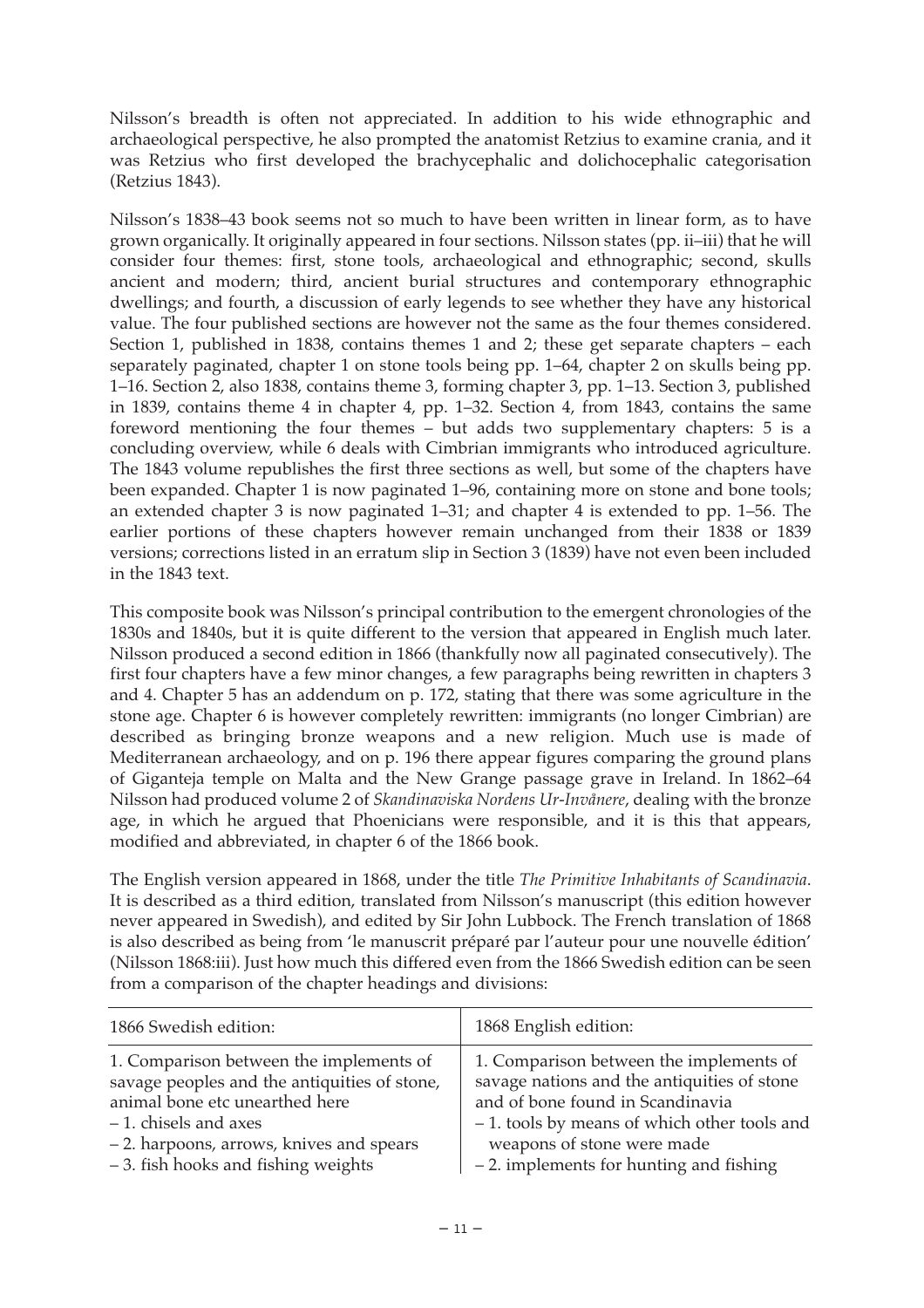| -4. tools with which other tools were made<br>- 5. antiquities without shaftholes but<br>which fit into none of the previous<br>categories<br>-6. tools with shaftholes<br>- 7. antiquities of stone, amber, bone, glass<br>etc (mainly beads) perforated with a<br>round hole that was not however a<br>shafthole<br>-8. vessels of fired clay or stone<br>- 9. tools that were worn or broken during<br>use<br>-10. tools that were converted into other<br>tools<br>-11. overview of the whole collection and<br>attempt to produce a definite result<br>therefrom<br>- overview<br>- supplement (added in 1843 to the 1838<br>chapter, 22 pages in the 1866 version) | -3. carpenter's or mechanic's tools, with<br>their edges lying across one end<br>I. implements without a hole for the<br>handle<br>II. implements provided with a hole for<br>the handle<br>-4. some forms of stone implements which<br>cannot satisfactorily be classed amongst<br>any of the foregoing divisions<br>$-5.$ ornaments<br>-6. vessels of burnt clay or stone<br>-7. implements which have become worn<br>out or broken through use<br>-8. implements which have been<br>transformed into implements of another<br>kind<br>- appendix (1 page only) |
|--------------------------------------------------------------------------------------------------------------------------------------------------------------------------------------------------------------------------------------------------------------------------------------------------------------------------------------------------------------------------------------------------------------------------------------------------------------------------------------------------------------------------------------------------------------------------------------------------------------------------------------------------------------------------|-------------------------------------------------------------------------------------------------------------------------------------------------------------------------------------------------------------------------------------------------------------------------------------------------------------------------------------------------------------------------------------------------------------------------------------------------------------------------------------------------------------------------------------------------------------------|
|                                                                                                                                                                                                                                                                                                                                                                                                                                                                                                                                                                                                                                                                          | 2. Retrospect of the whole collection, and an<br>attempt to draw from it a positive result                                                                                                                                                                                                                                                                                                                                                                                                                                                                        |
| 2. Comparison between the skulls found in<br>our ancient graves, and those belonging to<br>living tribes                                                                                                                                                                                                                                                                                                                                                                                                                                                                                                                                                                 | 3. A comparison between the ancient crania<br>found in Scandinavia and those belonging<br>to the races now living there                                                                                                                                                                                                                                                                                                                                                                                                                                           |
| 3. Comparison between the ancient<br>funerary chambers in which stone tools are<br>found here, and the dwellings of<br>contemporary savages                                                                                                                                                                                                                                                                                                                                                                                                                                                                                                                              | 4. Sepulchral monuments belonging to the<br>stone age - comparison between these and<br>the dwelling-houses of the Esquimaux                                                                                                                                                                                                                                                                                                                                                                                                                                      |
|                                                                                                                                                                                                                                                                                                                                                                                                                                                                                                                                                                                                                                                                          | 5. Of the manner in which the Aborigines<br>made use of their weapons in the chase and<br>in war                                                                                                                                                                                                                                                                                                                                                                                                                                                                  |
| 4. Comparison between travellers'<br>descriptions of various undeveloped tribes<br>or the followers of various religions' ideas<br>of each other, and the information in our<br>ancient legends about our heathen<br>ancestors' ideas about dwarves, trolls,<br>giants, elves etc                                                                                                                                                                                                                                                                                                                                                                                        | 6. The stone age of different nations. – The<br>source of tradition. - dwarfs, giants,<br>goblins, etc., were originally people of<br>different tribes and religion                                                                                                                                                                                                                                                                                                                                                                                               |
| 5. Concluding overview of the way of life<br>and level of development of the savages<br>living here in ancient times                                                                                                                                                                                                                                                                                                                                                                                                                                                                                                                                                     | 7. On the probable condition of Scandinavia<br>at the arrival of the first people                                                                                                                                                                                                                                                                                                                                                                                                                                                                                 |
| 6. Essay delineating a foreign people who<br>in ancient times occupied southern and<br>western Sweden, introduced weapons etc.<br>of bronze and disseminated their own<br>religion                                                                                                                                                                                                                                                                                                                                                                                                                                                                                       |                                                                                                                                                                                                                                                                                                                                                                                                                                                                                                                                                                   |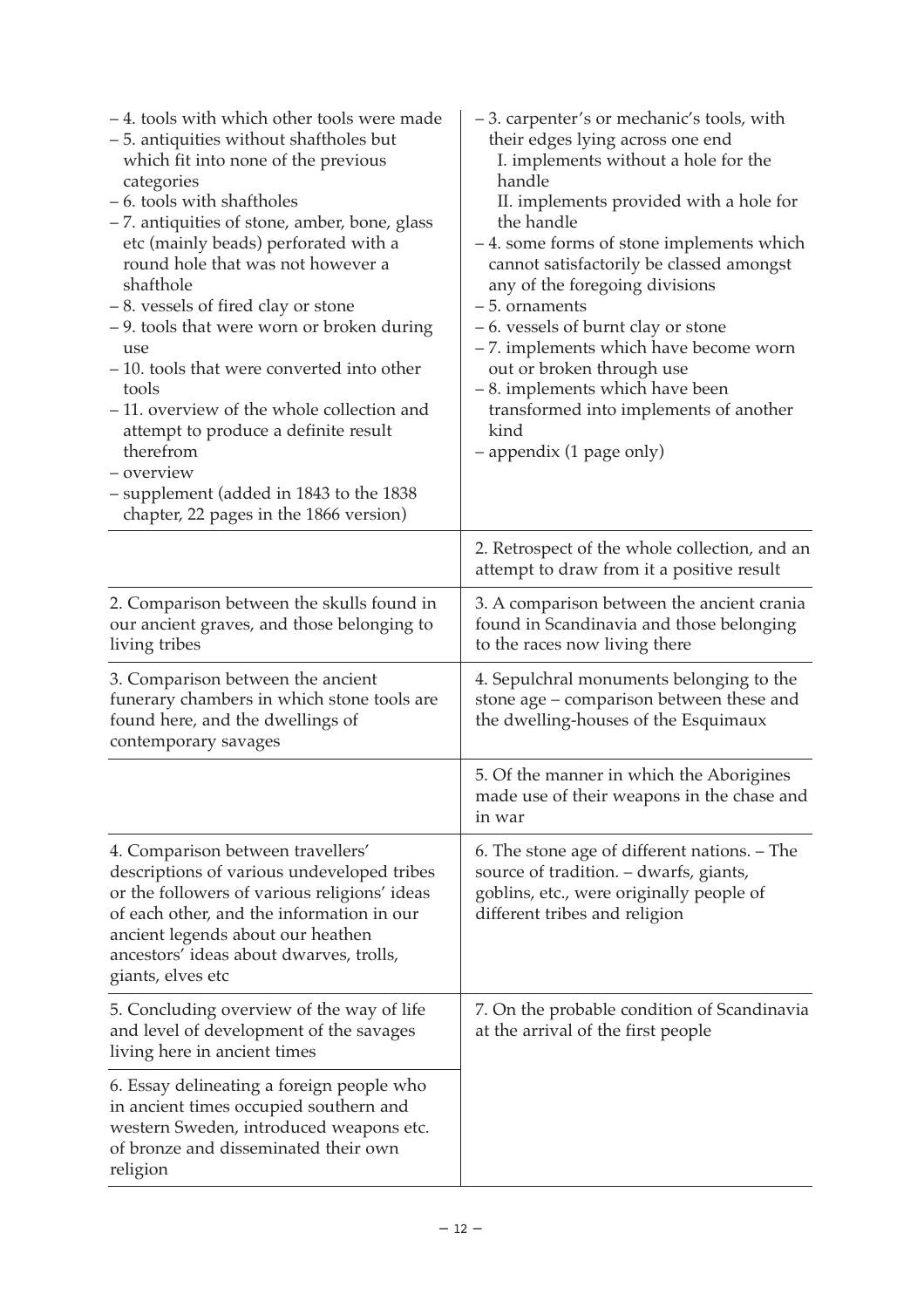What is available in English and French thus differs substantially from Nilsson's 1843 book. Some sections are close translations, while others are entirely new. Even the English title may reveal part of Lubbock's agenda – a subject for future examination will be the word 'primitive'. Nilsson's expression *Ur-Invånare* means 'original inhabitants' or 'primeval inhabitants' and does not necessarily contain the pejorative and brutish sentiments sometimes later conveyed by 'primitive'; Lubbock, it must be remembered, produced his English version after the acceptance of biological evolution.

### **J. J. A. Worsaae**

The following work by Worsaae has been translated:

– 1843. *Danmarks Oldtid oplyst ved Oldsager og Gravhøje* [*Denmark's Ancient Past revealed by Antiquities and Burial Mounds*]. Copenhagen: Selskabet for Trykkefrihedens rette Brug.

This is the clearest early synthesis of the Three Age System, and also the best translated, appearing in English under the title *The Primeval Antiquities of Denmark* in 1849. W. J. Thoms, the translator, stuck closely to Worsaae's text; he added much new material, but in footnotes easily distinguishable from Worsaae's original text.

Much is claimed for this book, some of it justifiably so. Worsaae's influence was undoubtedly enormous, and his subsequent work did much to shape the archaeology Europeans still live with. While his energy and efficiency cannot be doubted, his originality in the 1840s should not however be over-emphasised. We have seen above that his 1844 denunciation of the Runamo inscription was not new, but followed criticisms by Berzelius and Nilsson. His 1843 book is the first to consider funerary monuments period by period, in separate chapters, and he was later to write that 'in *Danmarks Oldtid*... (Copenhagen 1843) I sought to place the ancient monuments of Denmark into a scientific system for the first time' (Worsaae 1847:381). However, Thomsen was fully aware of the periodisation of the funerary monuments; this emerges clearly from his discussions in *Ledetraad* of the monuments on pp. 29–32, and of the periods themselves on pp. 57–63. Nilsson consistently refers to passage graves as the contexts from which the earliest tools, those of stone, were recovered.

Worsaae is often credited with confirming Thomsen's scheme by stratigraphic means; but as early as 1837 Thomsen had already noted details of a burial mound containing such stratigraphic proof (Thomsen 1838–39:165–6). Details of a similar find from the Duchy of Lauenborg were read to the meeting of the Royal Society of Northern Antiquaries on 30 January 1840 (*Mémoires de la Société Royal des Antiquaires du Nord* 1840–44:17–18). When Worsaae published a similar case in 1841, he noted that such stratigraphic circumstances had already been made quite often (1841:145).

We have seen above that Thomsen never intended *Ledetraad* as the main publication of his periodisation. No such further publication by Thomsen ever appeared. We can only speculate that Worsaae's *Danmarks Oldtid* was the book that Thomsen should have written.

### **Conclusion**

The founding documents of the Three Age System, when available in English at all, are in translations of uneven quality that have somewhat obscured their nature and content. It is the intention of the present project (Rowley-Conwy in prep.) to remedy this and discuss their background in detail. Many Scandinavian scholars have studied aspects of the origin of the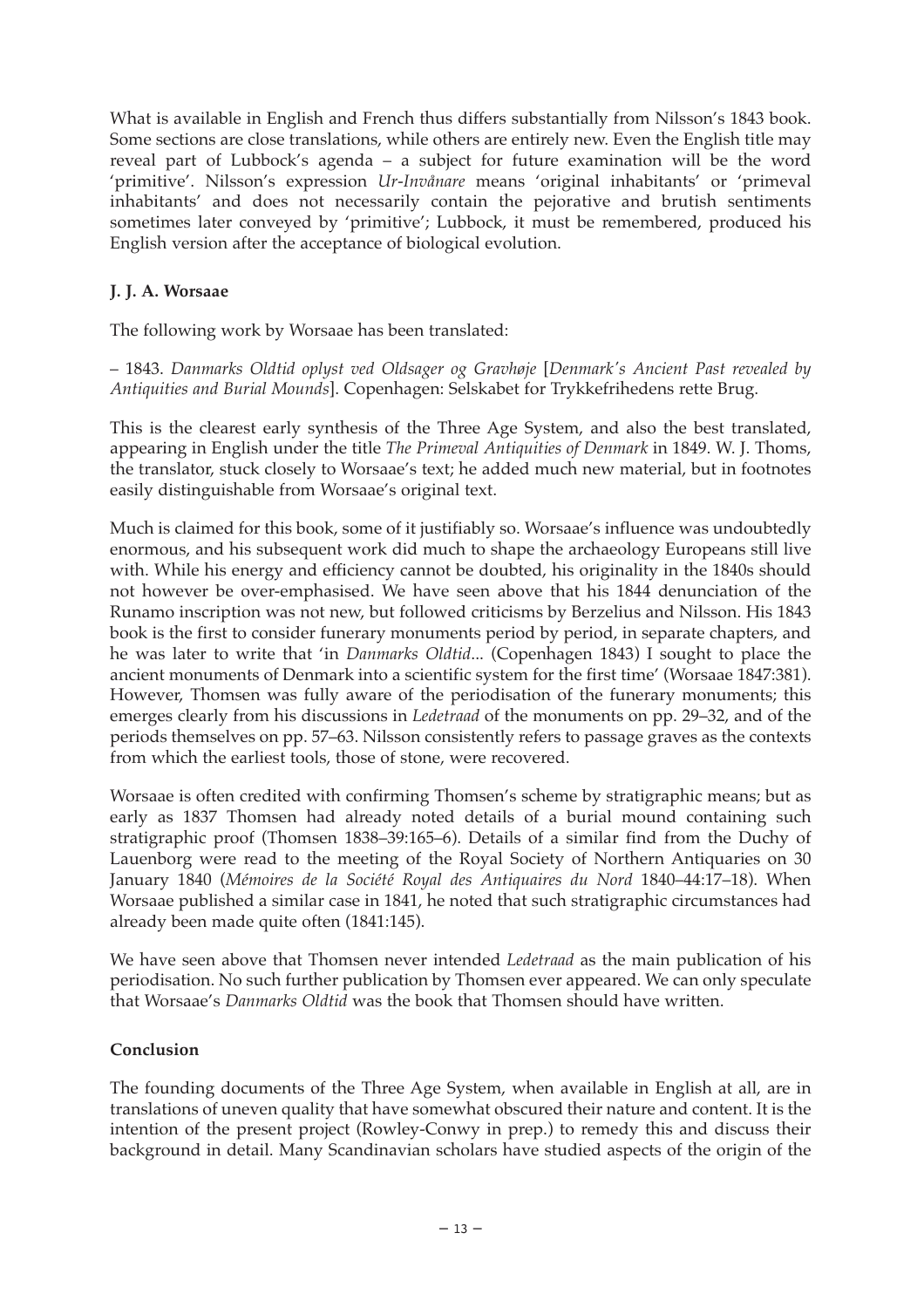System in great detail for many years, and can justly feel proud of their efforts. Rather little of this has appeared in English, however, so anglophone knowledge remains partial. It is hoped that the current project will go some way towards rectifying this.

#### **Note**

1. The international pre-eminence of the Royal Society of Northern Antiquaries in these years is something which has largely been forgotten. *Antiquarisk Tidsskrift* contains contemporary membership lists – in Icelandic and Danish – and the sums members donated to the Society, and these are an object of study in themselves. In this same 1846–48 issue, the list for 1st January 1849 includes no fewer than 31 members of royalty. Christian VIII was succeeded in 1848 by Frederik VI, each of whom donated 300 rixdollars (according to Ferrall and Repp's 1845 Danish-English dictionary, 1 rixdollar was worth 2s 3d). This was however exceeded by the donations of two other crowned heads, 400 rixdollars coming from both **NIKOLAS I**, **KEISARI I RUSSLANDI**, and, even more remarkably, **MOHAMMED SHAH**, **SHAHEN SHAH**, **KONUNGR I PERSILANDI**. On the next page, in appropriately smaller print, comes **ELLESMERE**, (**Francis lávar∂r Egerton**, **jarl**), **F. G. S., Hon. D. C. L. í Öxnafur∂u**; a few lines higher up is **BOUCHER DE PERTHES** (**J.**), **forseti visinda-fèlagins í Abbeville**; on the next page are **MANOKJEE CURSETJEE** (**Esq**), **Parsiskr bókfræ∂íngr**, **í Bombay**, and **METTERNICH** (**C. fursti**), **ríkis-kanseler Austrríkis-keisara**, **í Vinarborg**. Each of these donated 100 rixdollars.

#### **Bibliography**

- Åberg, L. 1842. Anmärkningar rörande figurteckningar från forntiden. *Annaler for Nordisk Oldkyndighed* 1842–1843: 348–356.
- Berzelius, J. J. 1838. Om Runamo och dess inskrift. *Kongl. Vitterhets Historie och Antiquitets Academiens Handlingar* 14: 367–376.
- Buckland, W. 1836. *Geology and Mineralogy* (2 vols.). London: Pickering (Bridgewater Treatise VI facsimile reprint by Arno Press, New York, 1980).
- Ellesmere, Rt. Hon. the Earl of. 1848. *Guide to Northern Archæology by the Royal Society of Northern Antiquaries of Copenhagen*. London: James Bain.

Fabricius, A. 1854. *Illustreret Danmarkshistorie for Folket* (2 vols.). Copenhagen: Kittendorf & Aagaard.

Jensen, J. 1970. Forhistoriens historie. *Skalk* 1970(4): 18–27.

- Klindt-Jensen, O. 1975. *A History of Scandinavian Archaeology*. London: Thames and Hudson.
- Magnusen, F. 1841. *Runamo og Runerne*. Copenhagen: Bianco Luno.
- Meek, R. L. 1976. *Social Science and the Ignoble Savage*. Cambridge: University Press.
- Morlot, A. 1861. General views on archæology. *Annual Report of the Board of Regents of the Smithsonian Institution for 1860*: 284–343.
- Morse, M. A. 1999. Craniology and the adoption of the Three-Age System in Britain. *Proceedings of the Prehistoric Society* 65: 1–16.
- Nilsson, S. 1841. Några anteckningar om Runamo i Bleking. *Kongliga Vitterhets Historie och Antiquitets Academiens Handlingar* 16: 367–372.
- Nilsson, S, 1868. *Les Habitants Primitifs de la Scandinavie. Essai d'Ethnographie Comparée*. Paris: C. Reinwald.
- Nyerup, R. 1806. *Oversyn over Fædrelandets Mindesmærker fra Oldtiden*. Copenhagen: A. & S. Soldin.
- Oldskriftsselskabet, Det Kgl. Nordiske. 1836. *Report Adressed by the Rotal Society of Northern Antiquaries to it British and American Members*. Copenhagen: J. D. Qvist.
- Petersen, C. S. 1938. *Stenalder Broncealder Jernalder. Bidrag til nordisk Archæologis Litterærhistorie 1776–1865*. Copenhagen: Levin & Munksgaard.
- Retzius, A. 1843. Om formen af nordboernes carnier. In *Förhandlingar vid Naturforskarnes Möte i Stockholm år 1842* (also published as a separate offprint, pp. 1–46). Stockholm: P. A. Nordstedt.